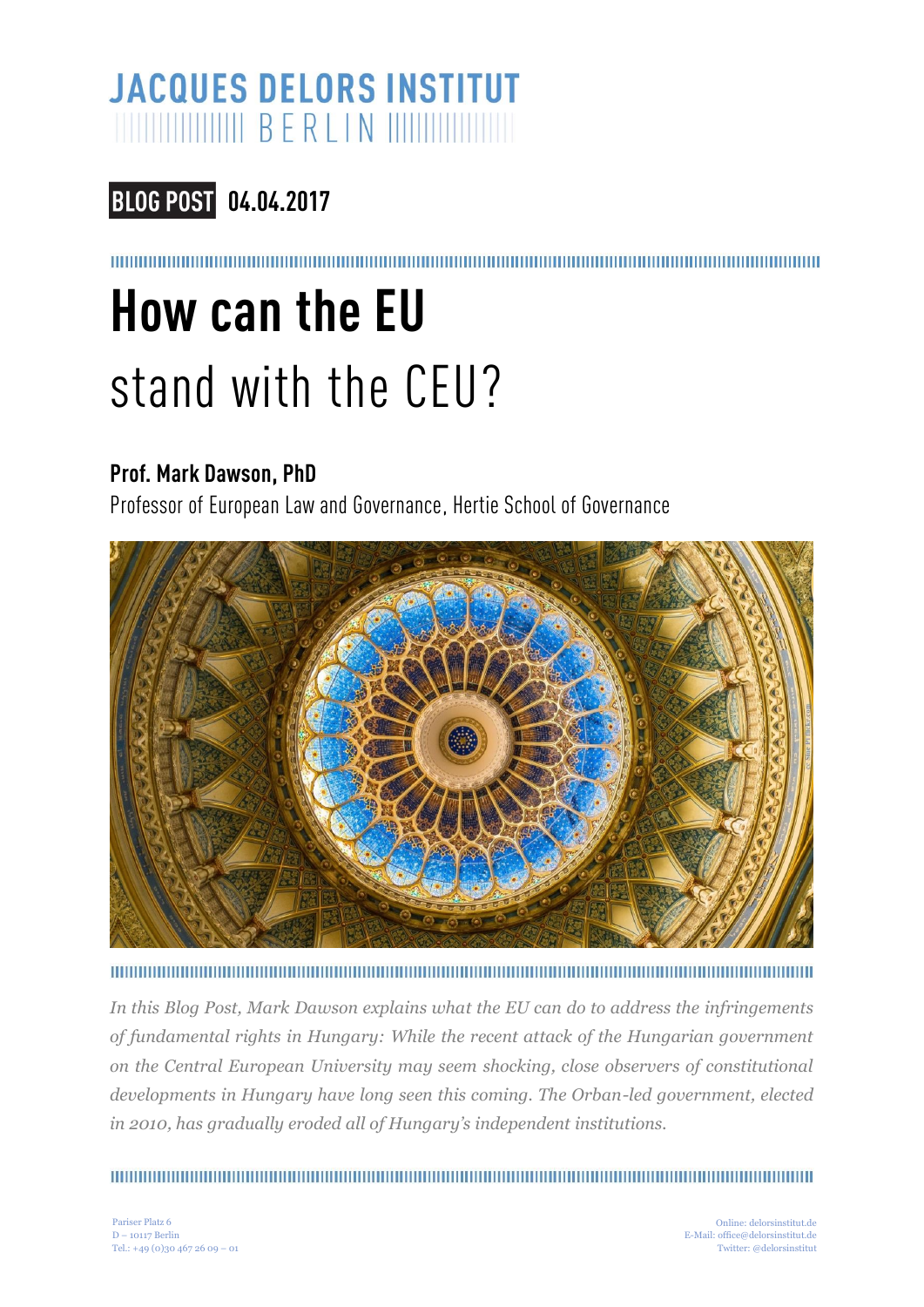While the recent attack of the Hungarian government on the Central European University (CEU) may seem shocking, close observers of constitutional developments in Hungary have long seen this coming. The Orban-led government, elected in 2010, has gradually eroded all of Hungary's independent institutions. This began in 2011 with a radical revamp of the Hungarian Constitution, with further amendments in 2013 designed to solidify the hold of Prime Minister Orban's party on Hungarian political and cultural life. The 2013 reforms sought to limit the review power of the Hungarian Constitutional Court, force a number of critical judges into retirement and provide the government with heightened control over other independent institutions, from the Central bank to the data protection and media regulators. As one of the last outposts of independent authority and thinking, it was inevitable that CEU would be next in the firing line. There seems little room in an 'illiberal democracy' for an international and critical research institution, priding itself on its international student body, and funded by an avowed critic of Hungary's authoritarian turn, George Soros.

## **1 EU intervention on fundamental rights**

The government's actions have spawned a wave of support for the CEU, particularly in [academic](https://www.hertie-school.org/en/debate/detail/content/hertie-school-condemns-legislation-that-would-impair-the-central-european-university-in-budapest/)  [circles.](https://www.hertie-school.org/en/debate/detail/content/hertie-school-condemns-legislation-that-would-impair-the-central-european-university-in-budapest/) What, however, can the EU do to support and embed this wave? By now, the Orban government is well-versed in dealing with EU intervention. While its original 2011 constitutional project was a crude instrument of majoritarian rule, its more recent attacks have honed and perfected the technique of hiding authoritarian practices in the garb of public interest regulation and administrative reform. This law is no different – ostensibly, it seeks merely to provide additional administrative oversight for educational institutions based in Hungary. In reality, many of its provisions – such as the requirement that institutions registered overseas carry a campus there – mean that it applies exclusively to the CEU.

This legalese makes EU intervention on fundamental rights or other grounds more difficult. The imposition of burdensome requirements on academic institutions seems, for example, to run counter to guarantees of academic freedom protected under Article 13 of the EU Charter of Fundamental Rights. The Charter, however, is a peculiar instrument: it does not apply universally to all Member State action but only to action with a clear link to EU law. As with other attacks on domestic institutions, the Hungarian government is likely to use this limitation to its advantage. This act, it will surely argue, is a domestic Hungarian matter: the EU, therefore, has no business intervening. Unlike states such as Bulgaria and Romania, Hungary is well past the post-enlargement monitoring phase that would provide the EU with a clear legal basis to supervise internal developments.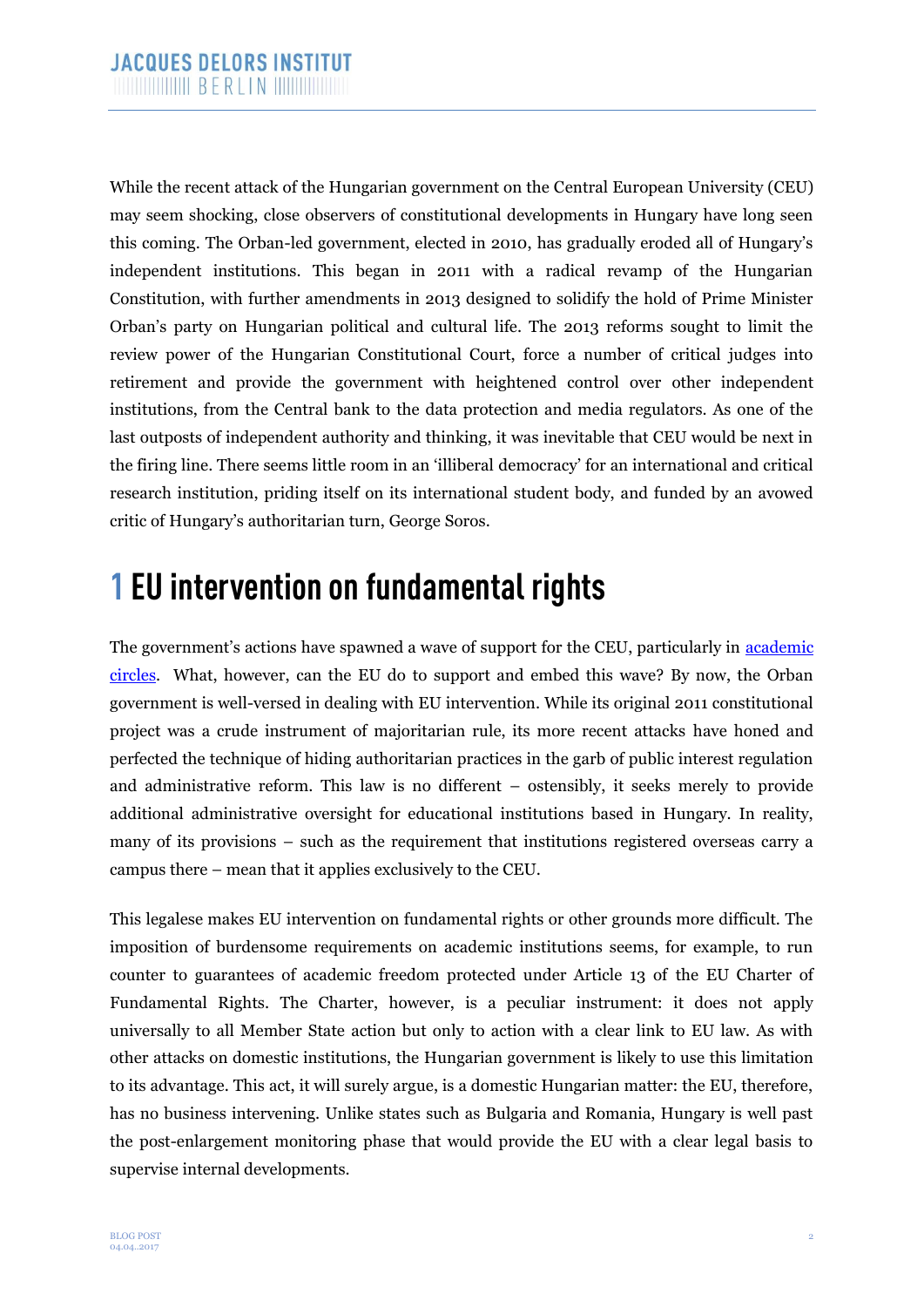## **2 The EU should not be afraid to act**

While this is a game that Hungary has learned to play well, the EU can play the legal game too. As I have argued in a [recent book](https://www.cambridge.org/core/books/the-governance-of-eu-fundamental-rights/9023A9F6E14B93F60B4BDE867F45E50E) , the EU has been relatively successful in placing legal pressure on Hungary in the past. In the case of earlier pressure on the Central Bank, for example, the EU used the guarantee of independence of members of the European system of central banks contained in the EU Treaties to make the link to broader EU law and thereby successfully resist executive encroachment on the Hungarian bank's autonomy. Similarly, the presence in Hungary of foreign broadcasters incorporated in other EU states was given as a reason for EU pressure to limit Hungarian efforts to cancel broadcasting licenses of stations hostile to the Orban government.

In the CEU case, the EU should not be afraid to point to the rights of the hundreds of students and academics from other EU Member States whose ability to study and seek qualifications abroad is threatened by the Hungarian government's present action. The CEU should itself learn to play the game – the requirement, for example, that the University maintain a campus abroad would certainly be contrary to EU law were that campus to be established in another EU member state, rather than the state of New York. If the intention of the Hungarian government is to drown the CEU in administrative formalities, now may be the time for the EU to send a few such regulatory burdens in the direction of Budapest.

Even if such a strategy would only 'buy time', there is a more direct means for the EU to force Hungary's hand: the activation of the Article 7 procedure on 'systemic infringements' of rule of law and fundamental rights requirements. This procedure is not subject to the same limitations as the EU Charter i.e. no broader link to EU law is required for its activation. The main barrier instead is political, particularly the knowledge that the agreement of other governments is required to successfully invoke the procedure.

## **3 Action would strengthen EU's credibility**

Fear of lack of political agreement has hindered the use of the procedure against Hungary and led to a current round of monitoring against Poland being postponed. Frightened of a Hungarian veto, the Commission has continually given the Polish government more time to meet rule of law standards in spite of mounting evidence that the Polish government has no intention of meeting [EU demands](http://verfassungsblog.de/category/regionen/poland/) (for example on reversing its intimidation of the Polish Constitutional Tribunal). Activating the Article 7 mechanism against Hungary, in light of the CEU example (or other concerning developments, such as Hungary's recent practice of detaining refugees, including children), could also strengthen the EU's credibility in dealing with Poland. As others have argued, a ['dual activation'](http://verfassungsblog.de/can-poland-be-sanctioned-by-the-eu-not-unless-hungary-is-sanctioned-too/) could limit the ability of one state to vote in favor of the other, and